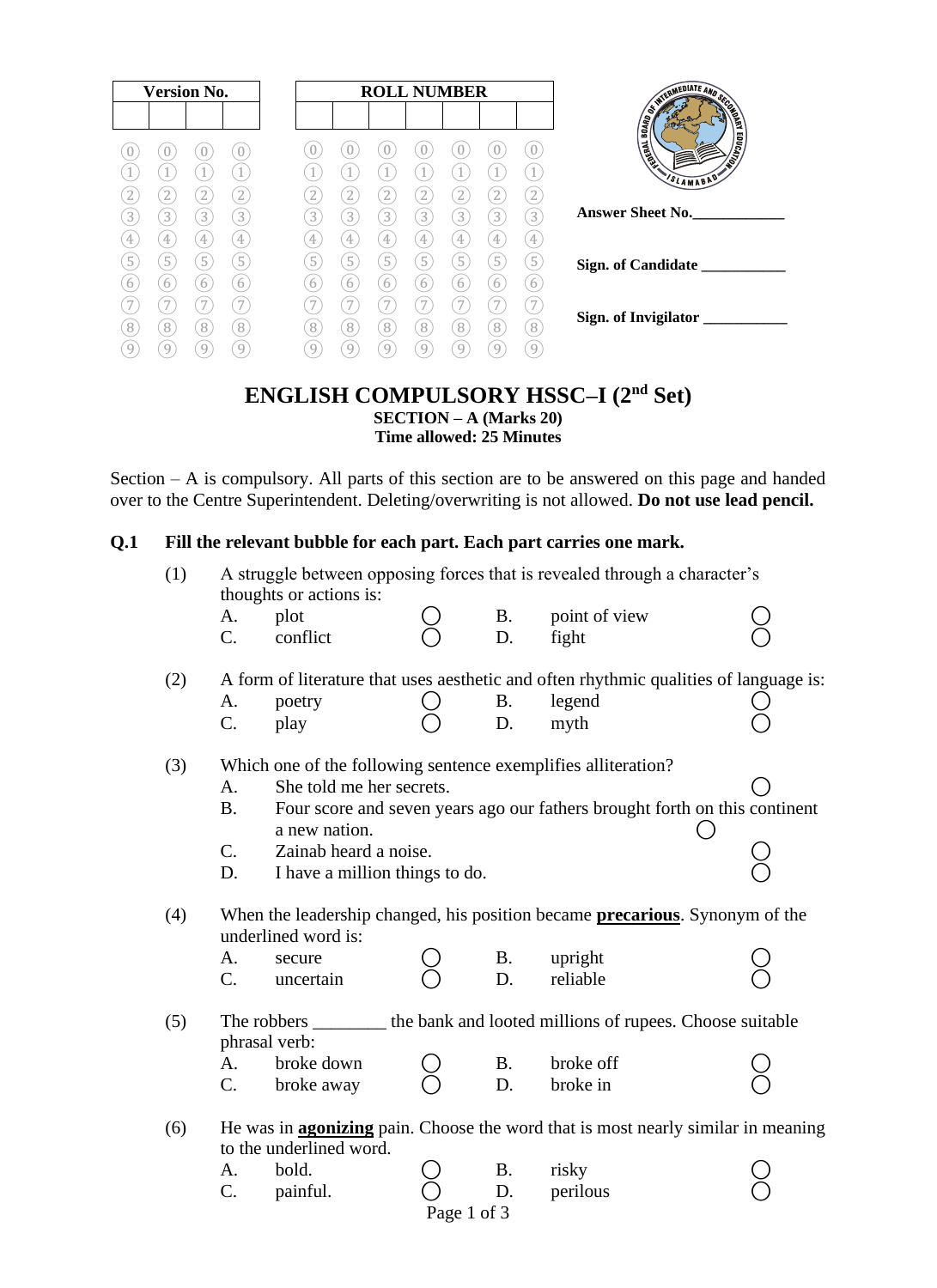| (7)  | A.<br><b>B.</b><br>C.<br>D.                                                                                                                                                                                                                                                                                                                                                                                                      | The police will have filed the case. Which one of the following sentence has the<br>correct passive voice of the given sentence?<br>A case will have been filed by the police.<br>A case shall have been filed by the police.<br>A case will have filed by the police.<br>A case would have filed by the police.     |  |                               |                                                                                                                             |  |  |  |  |  |
|------|----------------------------------------------------------------------------------------------------------------------------------------------------------------------------------------------------------------------------------------------------------------------------------------------------------------------------------------------------------------------------------------------------------------------------------|----------------------------------------------------------------------------------------------------------------------------------------------------------------------------------------------------------------------------------------------------------------------------------------------------------------------|--|-------------------------------|-----------------------------------------------------------------------------------------------------------------------------|--|--|--|--|--|
| (8)  | A.<br><b>B.</b><br>C.<br>D.                                                                                                                                                                                                                                                                                                                                                                                                      | Which one of the following conditional is correctly structured?<br>When the people smoke cigarettes, their health suffers.<br>When the people smoke cigarettes, their health suffer.<br>When the people smoke cigarettes, their health might suffer.<br>When the people smoke cigarettes, their health would suffer. |  |                               |                                                                                                                             |  |  |  |  |  |
| (9)  | Which one of the following sentence contains the example of gerund?<br>A.<br>The creaking door woke the little baby.<br><b>B.</b><br>They were talking too much and got a detention.<br>C.<br>I like singing songs with my friends.<br>They climbed the mountain with great difficulty.<br>D.                                                                                                                                    |                                                                                                                                                                                                                                                                                                                      |  |                               |                                                                                                                             |  |  |  |  |  |
| (10) | Which one of the following sentence carries the correct order of adjective?<br>A.<br>A wonderful old Italian clock<br><b>B.</b><br>An Italian old wonderful clock<br>$C_{\cdot}$<br>A wonderful Italian old clock<br>An old wonderful Italian clock<br>D.                                                                                                                                                                        |                                                                                                                                                                                                                                                                                                                      |  |                               |                                                                                                                             |  |  |  |  |  |
| (11) | A.<br>C.                                                                                                                                                                                                                                                                                                                                                                                                                         | in, at<br>at, in                                                                                                                                                                                                                                                                                                     |  | B.<br>D.                      | He lives ______ Saddar _________ Rawalpindi. Apply the correct option.<br>on, in<br>in, about                               |  |  |  |  |  |
| (12) | John held his father's hand as he crossed the busy parking lot. They walked into a<br>grocery store. John's dad lifted him into the seat of a shopping cart. "Here, you<br>can hold my shopping list," said his dad. Choose the correct inference.<br>A.<br>John had never been to a grocery store.<br><b>B.</b><br>John's dad doesn't shop very often.<br>C.<br>John's dad needs help in shopping.<br>D.<br>John is very young. |                                                                                                                                                                                                                                                                                                                      |  |                               |                                                                                                                             |  |  |  |  |  |
| (13) | A.<br>C.                                                                                                                                                                                                                                                                                                                                                                                                                         | Which one of the following word carries a silent letter?<br>transcend<br>complication                                                                                                                                                                                                                                |  | <b>B.</b><br>$\overline{C}$ . | individual<br>excited                                                                                                       |  |  |  |  |  |
| (14) | А.<br>$C_{\cdot}$                                                                                                                                                                                                                                                                                                                                                                                                                | cheap. Choose suitable group of articles.<br>a, an, the<br>a, a, the                                                                                                                                                                                                                                                 |  | Β.<br>D.                      | Yesterday, I bought _______ blouse and ________ skirt. ________ blouse was simply<br>the, a, a<br>a, the, a                 |  |  |  |  |  |
| (15) | А.<br>C.                                                                                                                                                                                                                                                                                                                                                                                                                         | underlined part of the sentence is a/an:<br>appositive noun<br>collective noun                                                                                                                                                                                                                                       |  | B.<br>D.                      | College professor, <b>Steve Williams</b> , will review the scholarship applications. The<br>countable noun<br>abstract noun |  |  |  |  |  |
| (16) | sentences:<br>А.<br>C.                                                                                                                                                                                                                                                                                                                                                                                                           | indefinite pronoun<br>reflexive pronoun                                                                                                                                                                                                                                                                              |  | <b>B.</b><br>D.               | <b>Everybody</b> was late to work because of traffic jam. The underlined word of the<br>demonstrative<br>relative pronoun   |  |  |  |  |  |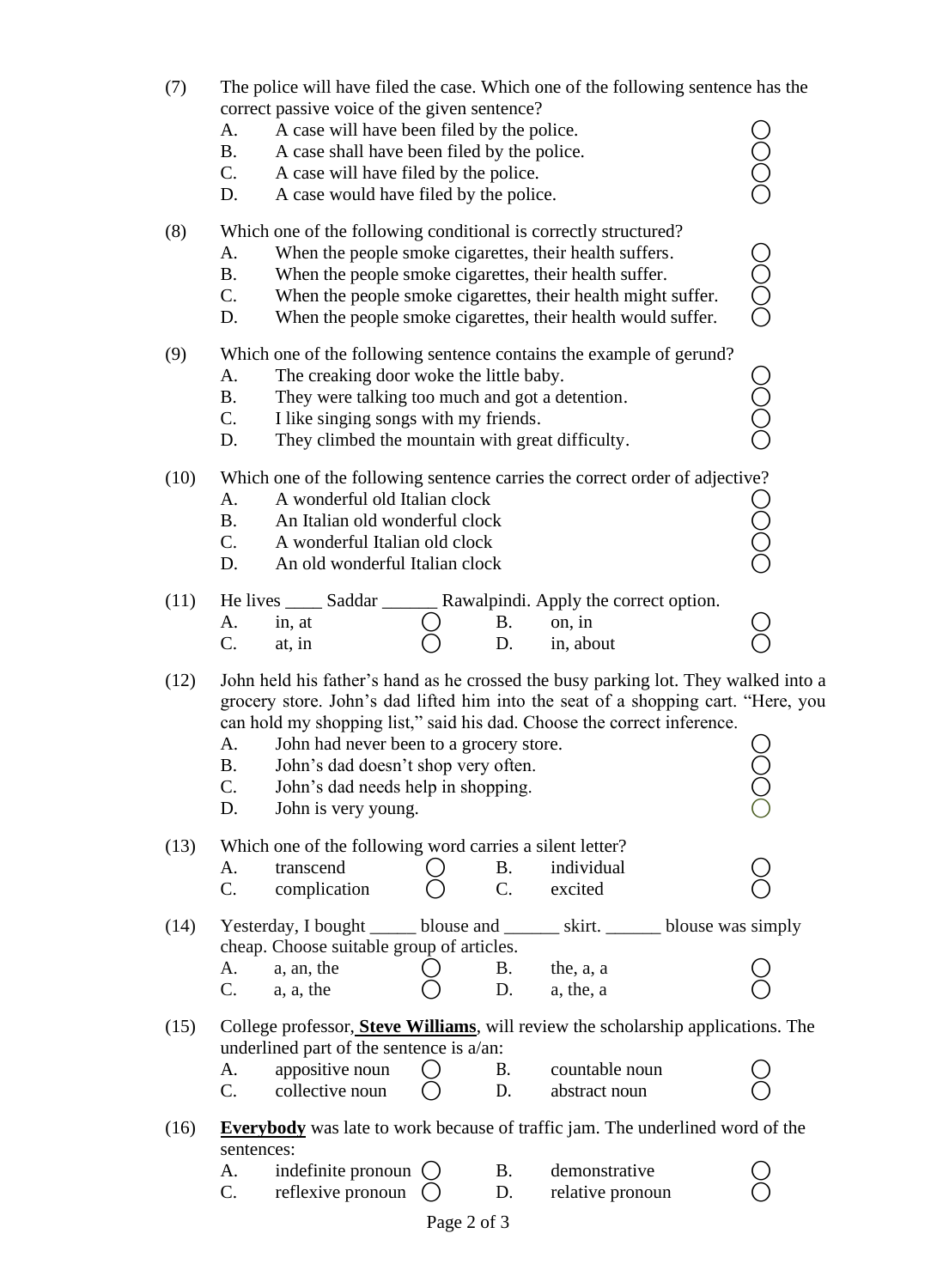| (17) |                               | underlined part of the sentence is:                                                                                                                                  |                  | The dogs started chasing my car once they saw it turn the corner. The                                   |  |
|------|-------------------------------|----------------------------------------------------------------------------------------------------------------------------------------------------------------------|------------------|---------------------------------------------------------------------------------------------------------|--|
|      | A.                            | adverb phrase                                                                                                                                                        | B.               | adverb clause                                                                                           |  |
|      | $C_{\cdot}$                   | adjective phrase                                                                                                                                                     | D.               | noun clause                                                                                             |  |
| (18) | A.<br>B.<br>$C_{\cdot}$<br>D. | Which one of the following sentence carries a noun phrase?<br>I saw that Sidra is fast as leep.<br>John is doing practice to excel others.<br>She is taller than me. |                  | There are some curvaceous mountains that we have to climb.                                              |  |
| (19) | A.<br>$\mathcal{C}$ .         | fiction<br>fantasy                                                                                                                                                   | <b>B</b> .<br>D. | A kind of literary work that is based on fact and figures or reality is known as:<br>nonfiction<br>myth |  |
| (20) | Α.                            | The stage of the plot at which mounting tension is released:<br>climax<br>resolution                                                                                 | В.<br>D.         | anticlimax<br>rising action                                                                             |  |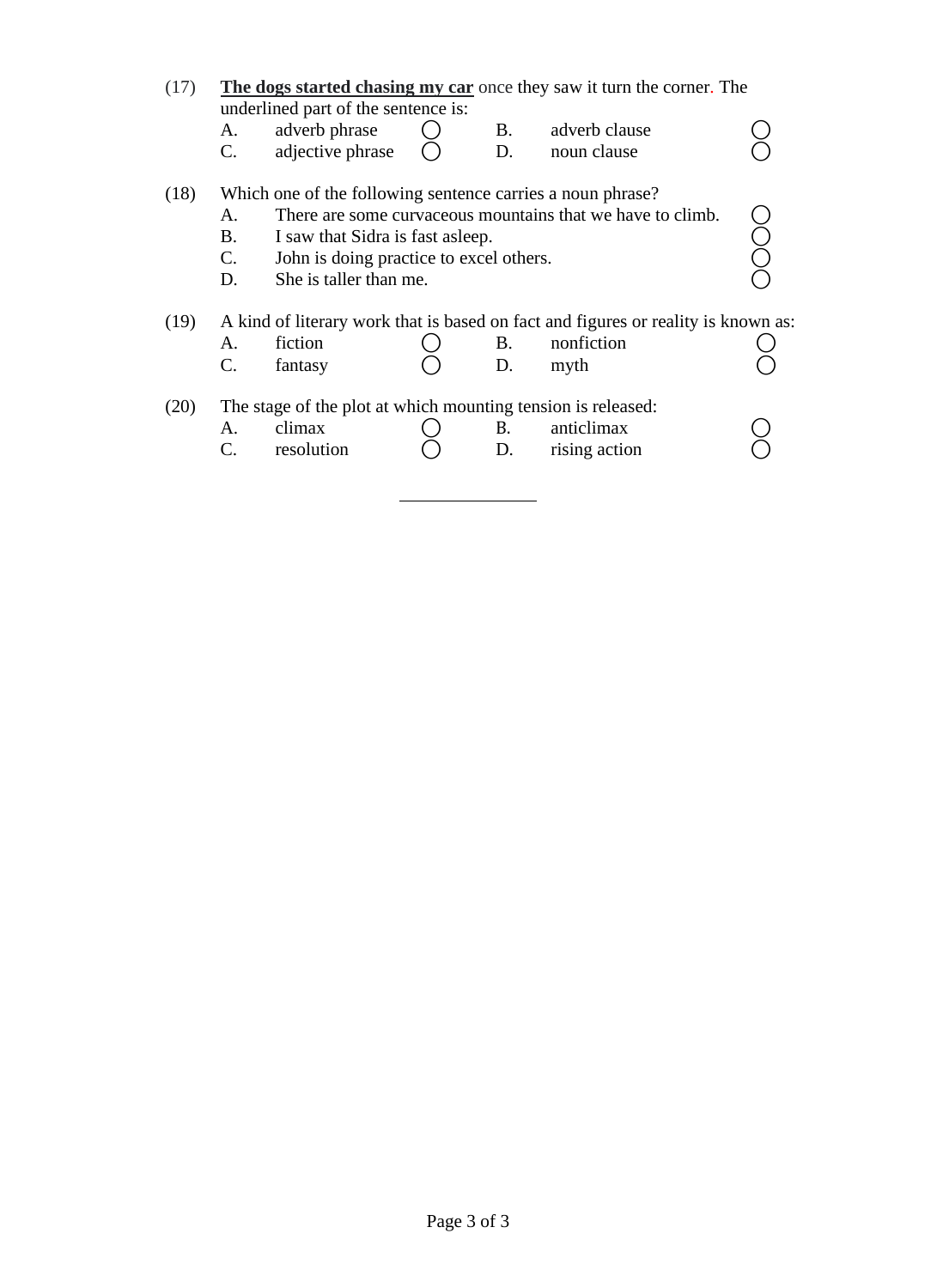

Federal Board HSSC-I Examination English Compulsory Model Question Paper

Time allowed: 2.35 hours Total Marks: 80

Note: Answer the questions in Sections 'B' and 'C' at the place specified for it therein on the separately provided E-Sheet. No supplementary answer sheet will be provided. Write your answers neatly and legibly.

# **SECTION – B** (Marks 40)

- **Q.2** Read the following passage carefully and answer any **SIX** questions including **Question No.(i)** appended to it.
- **Note:** Question no. (i) about summary writing is compulsory carrying 08 marks while rest of the questions carry 04 marks each.  $(8 + 5 \times 4 = 28)$

The only revolution that will heal us is one in which men and women come together and place the creation of rich family life back in the center of horizon of our values. A letter I got recently from a woman makes the point: "Perhaps the real shift will come when men fully realize, in the gut and not just in the head, that they are equally responsible, with women for the creation, nurturing, and protection of children." You may object, "All of this is well enough in theory, but unfortunately in fact, for many people the family was vicious trap and a cruel destiny. The place that should have been a sanctuary was often torture house. The arms that should have helped us often pushed us away.

Many flee the family because it was the place of injury, captivity, disappointment, abuse. The children of alcoholics and abusive parents fear marriage and family and find their solace in becoming solitary. There are so many bad marriages and dysfunctional families, it sometimes seems only reasonable to junk the institution or invent a replacement. True enough but hopes of replacing the family with some more perfect institution, like hi-tech pipe dreams of creating space colonies into which we can escape when we have polluted the earth, have proven to be both dangerous and deluded. It is within the bounds of what is familial that we must live or perish.

Fortunately, the profusion of dysfunctional families does not necessarily predict a grim future for the family. One of the standard themes in mythology is the promise of the wounded healer. In our hurt lies the source of our healing. The bird with the broken and mended wings soars the highest. Where you stumble and fall, there you find the treasure.

#### **QUESTIONS:**

- i. Write down the summary of the given passage and suggest a suitable title.  $(7+1=8)$
- ii. Explain the expressions **'vicious trap'** and '**cruel destiny'** in the context of the given text.
- iii. How will the 'only revolution' suggested in the text heal the ills of our society?
- iv. Explain whether the thesis statement of the  $2<sup>nd</sup>$  paragraph is implied or stated. How does its contents relate to the thesis statement?
- v. What should be the attitude of men and women towards the creation of a rich family life?
- vi. How can essence of the given text be a journey from 'pessimism' to 'optimism'?
- vii. Why are some people not interested in family life?
- viii. How do you look at your family in the light of the views expressed in the passage?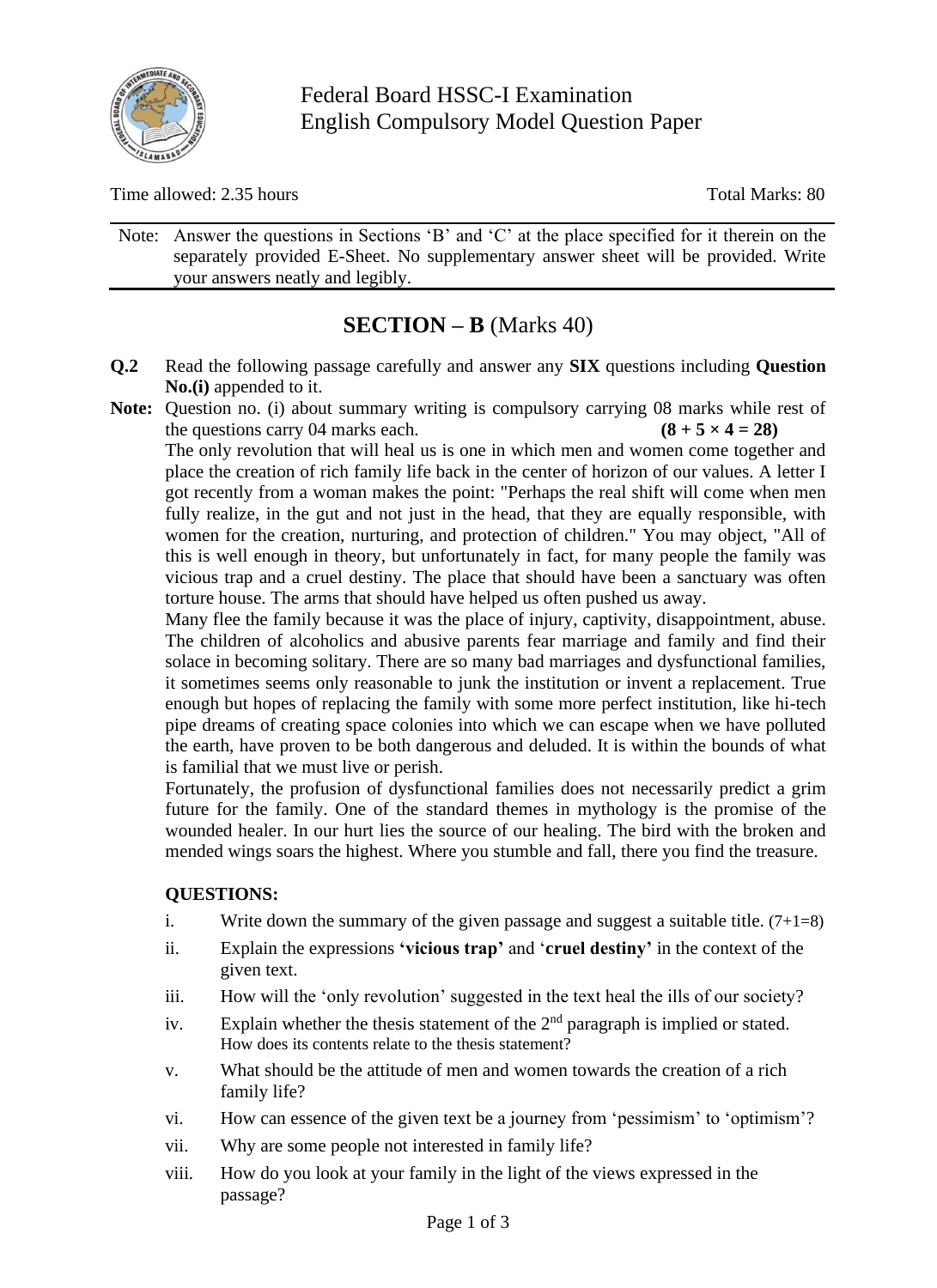**Q.3** a. Read the following poetic extract carefully and answer the questions appended to it:  $(2+2+2=6)$ 

The air broke into a mist with bells,

The old walls rocked with the crowd and cries.

Had I said, Good folk, mere noise repels—

But give me your sun from yonder skies!

They had answered, And afterward, what else?

### **QUESTIONS:**

i. Describe the dominant mood of the given stanza.

- ii. What are poetic devices used in the given stanza? Give examples (any two)
- iii. What would have happened if the speaker had asked the people to bring him sun from skies?

#### **OR**

"And on the pedestal, these words appear:

My name is Ozymandias King of Kings.

Look on my Works, ye Mighty, and despair!

Nothing beside remains. Round the decay

Of that colossal Wreck, boundless and bare

The lone and level sands stretch far away."

#### **QUESTIONS:**

- i. What is the implied message of the given poetic text?
- ii. Point out the use of irony in the given stanza.
- iii. Explain the tone and mood of the given stanza?
- b. Attempt any **ONE** of the following questions: **(6)**

i. Explain the elements of the plot represented by the blob in the context of the play you have recently read.



ii. Recall the theme of a play you have read and explain whether it is of individual or universal significance.

## **SECTION – C** (Marks 40)

#### **NOTE: Attempt all questions.**

**Q.4** Write a job application in response to the advertisement given below: **(8)**

|    | SITUATION VACANT<br>The following VACANT POSTS are required to be filled on CONTRACT<br>basis by Suitable Candidates. The Doctors from Provincial Health Services<br>can apply through Health Department, Government of Balochistan.<br>The Date of Test / Interview will be communicated later through provided<br>Contact Details (Phone Numbers or Email) |            |                                     |                          |
|----|--------------------------------------------------------------------------------------------------------------------------------------------------------------------------------------------------------------------------------------------------------------------------------------------------------------------------------------------------------------|------------|-------------------------------------|--------------------------|
| S# | <b>Name of Post &amp; Qualification</b>                                                                                                                                                                                                                                                                                                                      | <b>BPS</b> | No. of<br><b>Posts</b>              | <b>Salary</b><br>Package |
|    | 1. MEDICAL OFFICER                                                                                                                                                                                                                                                                                                                                           |            |                                     |                          |
|    | <b>QUALIFICATION:</b><br>MBBS with One Year House Job<br>Must have Valid PMC Certificate                                                                                                                                                                                                                                                                     | 17         | 08<br><b>Male: 05</b><br>Female: 03 | Rs.<br>150,000           |

Q.5. a**.** Pick the correct phrasal verbs from the choices given against each of the following sentences and rewrite any **SIX** of them correctly. **(6)**

- i. The teacher\_\_\_\_\_\_\_\_\_\_\_\_ an explanation of his conduct. (called out/called for)
- ii. His arrogance \_\_\_\_\_\_\_\_\_ his ruin. (brought in/brought about)
- iii. How did these things  $\frac{1}{2}$  (come in/come about)
- iv. They \_\_\_\_\_\_\_\_\_\_ against the gross injustice meted out to them. (cried out/ cried away)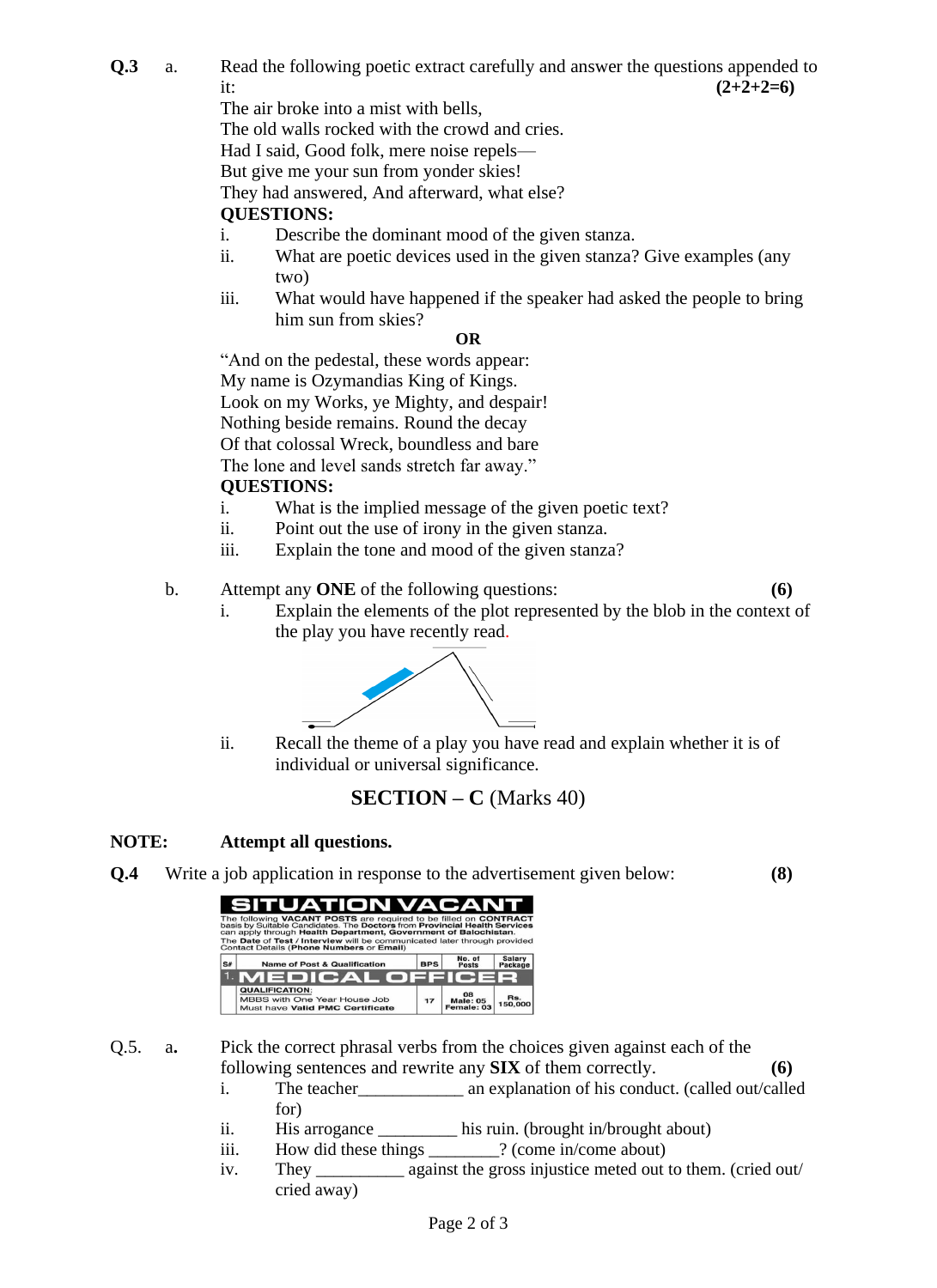- v. He \_\_\_\_\_\_\_ smoking. (gave up/ gave away)
- vi. Don't smoke in the forest. Fire easily at this time of the year. (breaks up/breaks into)
- vii. She was very sad because her father last week. (passed out/passed away)
- viii. I got \_\_\_\_\_\_\_\_\_\_ by his enthusiasm. (carried away/ carried in)
- b. Use the correct form of verbs given in parentheses. **(Any SIX) (6)** i. He already (get) late.
	- ii. The guests (depart) before l arrived.
	- iii. He (write) me last week about his studies.
	- iv. She fell down while she (play).
	- v. Salar (study) in this college since his arrival in this city.
	- vi. If I knew him, I (tell)you.
	- vii. I just (get) free.

c. Punctuate the following lines/paragraph: **(4)** He said, Why do you come and disturb me? what a nuisance you are! why can't you play somewhere else cant you see that I want to work? Go away at once and do not come here again.

- **Q.6** Write a letter to the chairman NCOC, inviting his attention towards the wide spread of COVID -19 in your area, stressing upon the need of immediate implementation of SOPs. **(8)**
- Q.7 Translate the following passage from English to Urdu: **(8)**
	- I think we are well-advised to keep on nodding terms with the people we used to be, whether we find them attractive company or not. Otherwise, they turn up unannounced and surprise us, come hammering on the mind's door at 4 a.m. of a bad night and demand to know who deserted them, who betrayed them, who is going to make amends. We forget all too soon the things we thought we could never forget. We forget the loves and the betrayals alike, forget what we whispered and what we screamed, forget who we were.

#### **OR**

Write a dialogue between a teacher and a student on discipline. (Dialogue must have at least Eight sets of conversation relevant to the topic other than opening and closing)

\* \* \* \* \*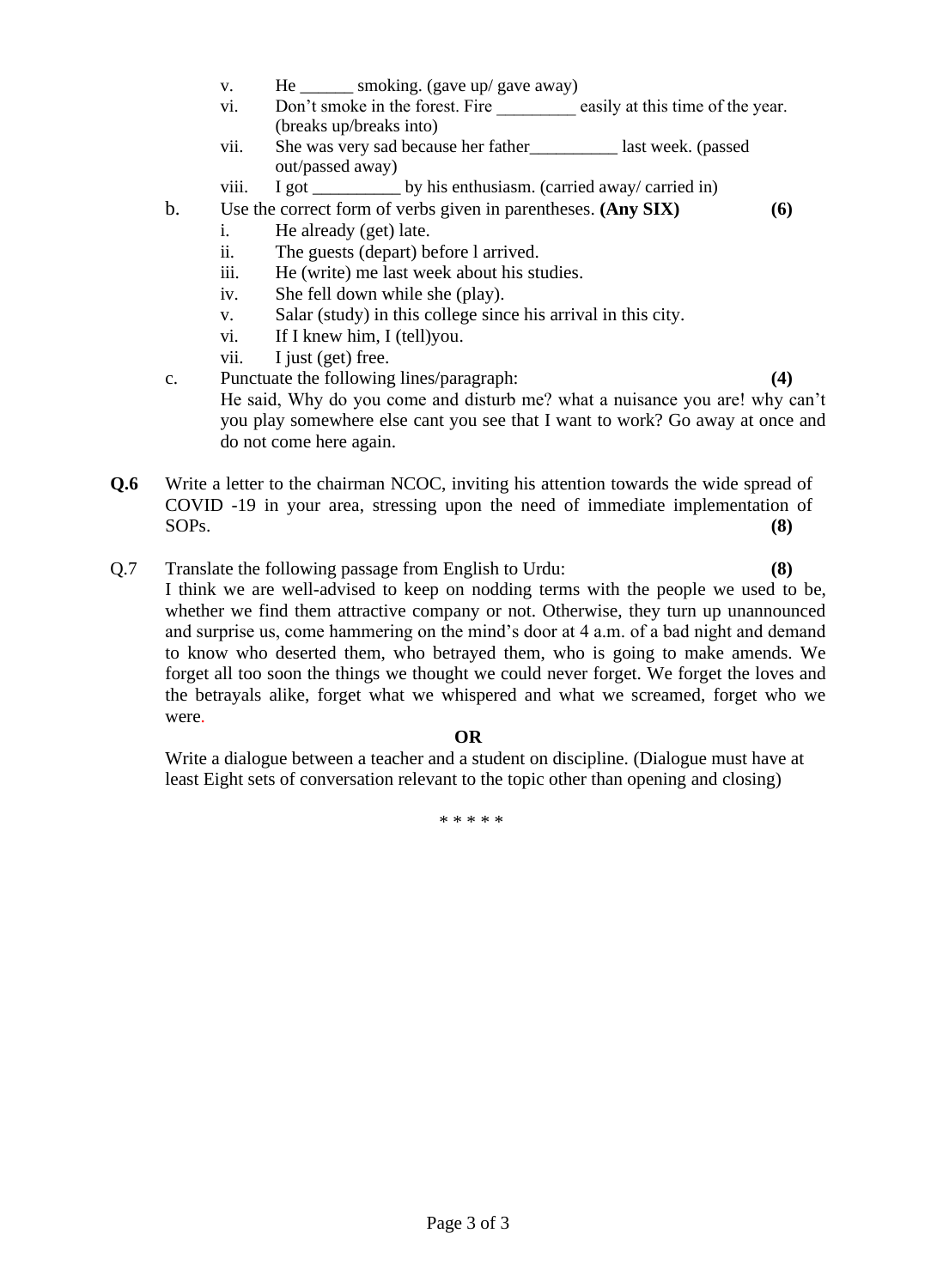# **ENGLISH (COMPULSORY) HSSC-I (2nd Set)**

Student Learning Outcomes Alignment Chart

| S                | Q No.     |                |                     |               |                                                                                               |                    |                           |
|------------------|-----------|----------------|---------------------|---------------|-----------------------------------------------------------------------------------------------|--------------------|---------------------------|
|                  |           |                |                     |               |                                                                                               | Cognitive Level ** | <b>Allocated Marks in</b> |
| $\#$             |           | Competency No. |                     | Benchmark No. | <b>Student Learning</b>                                                                       |                    |                           |
|                  |           |                | <b>Standard No.</b> |               |                                                                                               |                    |                           |
|                  |           |                |                     |               | <b>Dutcomes</b>                                                                               |                    |                           |
|                  |           |                |                     |               |                                                                                               |                    | Paper                     |
|                  |           |                | $\overline{2}$      |               |                                                                                               | $\overline{U}$     |                           |
| 1.               | $Q-1(1)$  | $\mathbf{1}$   |                     | $\mathbf I$   | Recognize the author's purpose and point of<br>view and their effects on the texts. Identify  |                    | 1                         |
|                  |           |                |                     |               | universal themes present in literature across all                                             |                    |                           |
|                  |           |                |                     |               | cultures                                                                                      |                    |                           |
| 2.               | $Q-1(2)$  | $\mathbf{1}$   | $\overline{2}$      | $\mathbf I$   | Recognize genres of literature e.g.,                                                          | U                  | $\mathbf{1}$              |
|                  |           |                |                     |               | fiction, nonfiction, poetry, legend,                                                          |                    |                           |
|                  |           |                |                     |               | one act play, etc.                                                                            |                    |                           |
| 3.               | $Q-1(3)$  | $\mathbf{1}$   | $\overline{2}$      | $\mathbf I$   | Read a given poem and give orally and                                                         | $\rm K$            | $\mathbf{1}$              |
|                  |           |                |                     |               | in writing:                                                                                   |                    |                           |
|                  |           |                |                     |               | · Recognize literary techniques such                                                          |                    |                           |
|                  |           |                |                     |               | as personification and alliteration.                                                          |                    |                           |
| $\overline{4}$ . | $Q-1(4)$  | $\mathbf{1}$   | $\mathbf{1}$        | $\mathbf{I}$  | Apply critical thinking to interact with                                                      | $\bf K$            | $\mathbf{1}$              |
|                  |           |                |                     |               | text, use intensive reading strategies                                                        |                    |                           |
|                  |           |                |                     |               | (while-reading) to deduce meaning of                                                          |                    |                           |
|                  |           |                |                     |               | difficult words from context                                                                  |                    |                           |
| 5.               | $Q-1(5)$  | $\overline{4}$ | $\overline{2}$      | Ι             | Use appropriate vocabulary and correct                                                        | U                  | 1                         |
|                  |           |                |                     |               | spelling in their own writing:                                                                |                    |                           |
|                  |           |                |                     |               | Understand and use colloquial and idiomatic                                                   |                    |                           |
|                  |           |                |                     |               | expressions given in the text /glossary.                                                      |                    |                           |
| 6.               | $Q-1(6)$  | 1              | 1                   | $\mathbf{I}$  | Apply critical thinking to interact with                                                      | $\bf K$            | 1                         |
|                  |           |                |                     |               | text, use intensive reading strategies                                                        |                    |                           |
|                  |           |                |                     |               | (while-reading) to deduce meaning of                                                          |                    |                           |
|                  |           |                |                     |               | difficult words from context                                                                  | $\mathbf U$        | $\mathbf{1}$              |
| 7.               | $Q-1(7)$  | $\overline{4}$ | 3                   | III           | Use active and passive voice appropriately in<br>speech and writing according to the required |                    |                           |
|                  |           |                |                     |               | communicative function.                                                                       |                    |                           |
| 8.               | $Q-1(8)$  | $\overline{4}$ | 3                   | III           | Identify, analyze and construct conditional                                                   | U                  | $\mathbf{1}$              |
|                  |           |                |                     |               | sentences.                                                                                    |                    |                           |
| 9.               | $Q-1(9)$  | $\overline{4}$ | 3                   | I             | Illustrate the use of gerunds and gerund phrases.                                             | $\bf K$            | $\mathbf{1}$              |
| 10.              | $Q-1(10)$ | $\overline{4}$ | 3                   | $\mathbf I$   | Follow order of adjectives in sentences.                                                      | $\rm K$            | $\mathbf{1}$              |
| 11.              | $Q-1(11)$ | $\overline{4}$ | $\overline{3}$      | $\mathbf I$   | Illustrate use of prepositions of position, time and                                          | $\boldsymbol{K}$   | $\mathbf{1}$              |
|                  |           |                |                     |               | movement and direction                                                                        |                    |                           |
| 12.              | $Q-1(12)$ | $\mathbf{1}$   | $\mathbf{1}$        | $\mathbf{I}$  | Apply critical thinking to interact with text,                                                | U                  | $\mathbf{1}$              |
|                  |           |                |                     |               | use intensive reading strategies (while-                                                      |                    |                           |
|                  |           |                |                     |               | reading) to make simple inferences using                                                      |                    |                           |
|                  |           |                |                     |               | context of the text and prior knowledge                                                       |                    |                           |
| 13.              | $Q-1(13)$ | $\overline{4}$ | $\mathbf{1}$        | $\mathbf I$   | Recognize silent letters in words and pronounce                                               | U                  | $\mathbf{1}$              |
|                  |           |                |                     |               | them with developing accuracy.                                                                |                    |                           |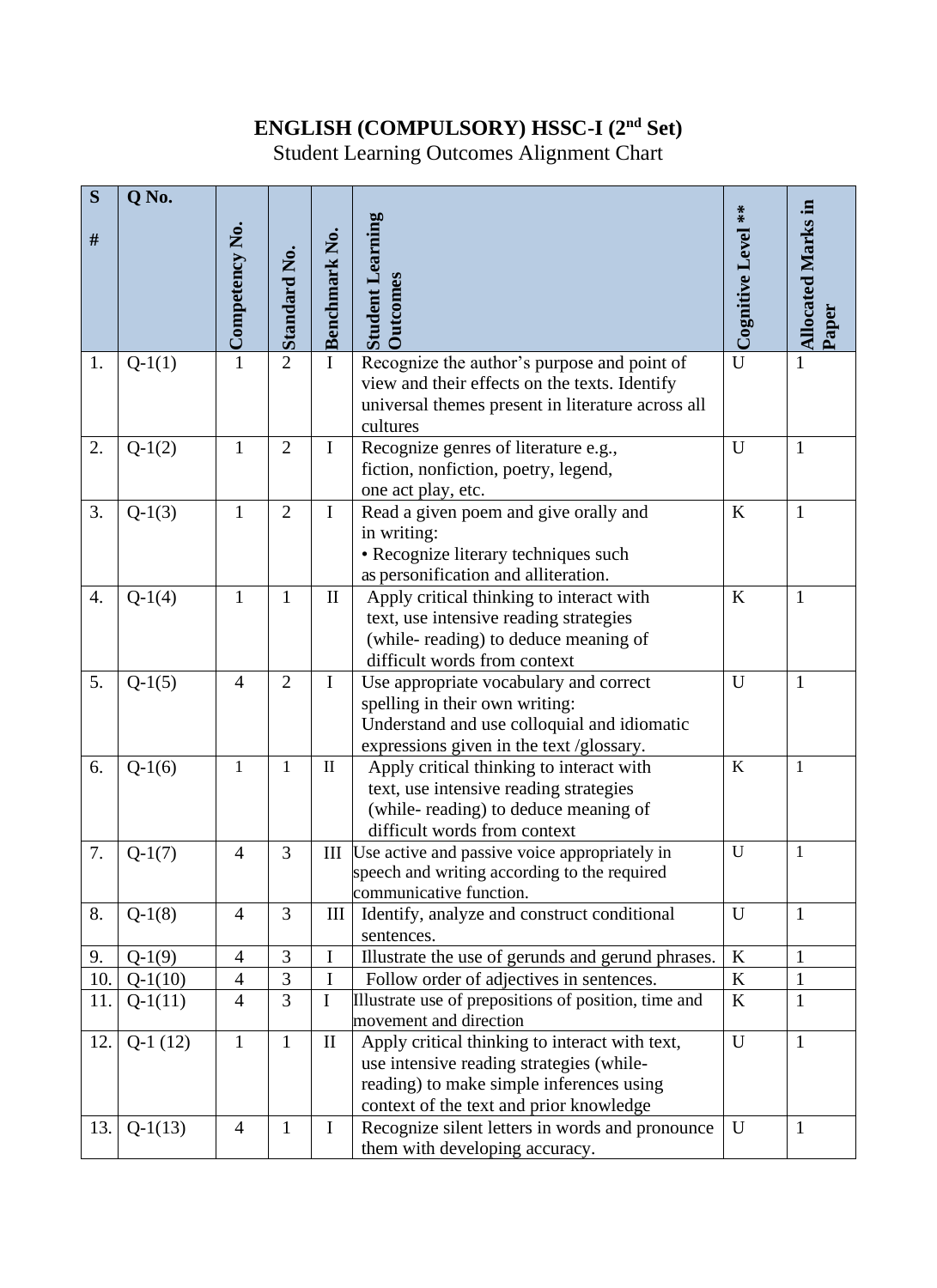| 14. | $Q-1(14)$             | $\overline{4}$ | 3              | $\mathbf I$  | Apply rules for the use of a, an and the,                                                 | A            | $\mathbf{1}$   |
|-----|-----------------------|----------------|----------------|--------------|-------------------------------------------------------------------------------------------|--------------|----------------|
|     |                       |                | $\overline{3}$ | $\mathbf I$  | wherever applicable in speech and writing                                                 | U            | $\mathbf{1}$   |
| 15. | $Q-1(15)$             | $\overline{4}$ |                |              | Demonstrate use of collective, countable and<br>uncountable, material and abstract nouns. |              |                |
| 16. | $Q-1(16)$             | $\overline{4}$ | $\overline{3}$ | $\bf I$      | Illustrate use of pronouns.                                                               | $\mathbf{U}$ | $\mathbf{1}$   |
| 17. | $Q-1(17)$             | $\overline{4}$ | 3              | $\mathbf I$  | Demonstrate use of nouns, noun phrases and                                                | $\bf K$      | $\mathbf{1}$   |
|     |                       |                |                |              | clauses in apposition.                                                                    |              |                |
| 18. | $Q-1(18)$             | $\overline{4}$ | 3              | $\mathbf I$  | Demonstrate use of nouns, noun phrases and                                                | K            | $\mathbf{1}$   |
|     |                       |                |                |              | clauses in apposition.                                                                    |              |                |
| 19. | $Q-1(19)$             | $\mathbf{1}$   | $\overline{2}$ | $\mathbf I$  | Recognize genres of literature e.g., fiction,                                             | K            | $\mathbf{1}$   |
|     |                       |                |                |              | nonfiction, poetry, legend, one act play, etc.                                            |              |                |
| 20. | $Q-1(20)$             | $\mathbf{1}$   | $\overline{2}$ | $\mathbf I$  | Analyze story elements: characters, events,                                               | K            | $\mathbf{1}$   |
|     |                       |                |                |              | setting, plot, theme, tone, point of view.                                                |              |                |
| 21. | $Q-2(i)$              | $\mathbf{1}$   | $\mathbf{1}$   | $\mathbf{I}$ | Use summary skills to extract salient points and                                          | $\mathbf{A}$ | 8              |
|     |                       |                |                |              | develop a mind map to summarize a text.                                                   |              |                |
| 22. | $Q-2(ii)$             | $\mathbf{1}$   | $\mathbf{1}$   | $\rm II$     | Apply critical thinking to interact with text and                                         | U            | $\overline{4}$ |
|     |                       |                |                |              | use intensive reading strategies (while-reading)                                          |              |                |
|     |                       |                |                |              | to deduce meaning of difficult words from                                                 |              |                |
|     |                       |                |                |              | context.                                                                                  |              |                |
| 23. | $Q-2(iii)$            | $\mathbf{1}$   | $\mathbf{1}$   | $\mathbf{I}$ | Apply critical thinking to interact with text and                                         | U            | $\overline{4}$ |
|     |                       |                |                |              | use intensive reading strategies (while-reading)                                          |              |                |
|     |                       |                |                |              | to scan to answer short questions.                                                        |              |                |
| 24. | $Q-2(iv)$             | $\mathbf{1}$   | $\mathbf{1}$   | $\mathbf{I}$ | Apply critical thinking to interact with text and                                         | $\mathbf{U}$ | $\overline{4}$ |
|     |                       |                |                |              | use intensive reading strategies (while-reading)                                          |              |                |
|     |                       |                |                |              | to scan to answer short questions.                                                        |              |                |
| 25. | $Q-2(v)$              | $\mathbf{1}$   | $\mathbf{1}$   | $\mathbf{I}$ | Apply critical thinking to interact with text and                                         | K            | $\overline{4}$ |
|     |                       |                |                |              | use intensive reading strategies (while-reading)                                          |              |                |
|     |                       |                |                |              | to scan to answer short questions.                                                        |              |                |
| 26. | $Q-2(vi)$             | $\mathbf{1}$   | $\mathbf{1}$   | $\mathbf{I}$ | Apply critical thinking to interact with text and<br>intensive reading strategies<br>use  | U            | $\overline{4}$ |
|     |                       |                |                |              | (while-<br>reading)<br>to comprehend/interpret text by                                    |              |                |
|     |                       |                |                |              | applying critical thinking.                                                               |              |                |
| 27. | $Q-2(vii)$            | 1              | 1              | $\mathbf{I}$ | Apply critical thinking to interact with text and                                         | K            | $\overline{4}$ |
|     |                       |                |                |              | reading<br>strategies<br>intensive<br>(while-<br>use                                      |              |                |
|     |                       |                |                |              | reading) to scan to answer short questions.                                               |              |                |
| 28. | $Q-2$ (viii)          | $\mathbf{1}$   | $\mathbf{1}$   | $\mathbf{I}$ | Apply critical thinking to interact with text and                                         | K            | $\overline{4}$ |
|     |                       |                |                |              | use intensive reading strategies (while-reading)                                          |              |                |
|     |                       |                |                |              | to scan to answer short questions.                                                        |              |                |
| 29. | $Q-3-(a)-$            | $\mathbf{1}$   | $\overline{2}$ | $\bf I$      | Read a given poem and give orally and                                                     | U            | $\overline{2}$ |
|     | $(I & \& II)$ - $(i)$ |                |                |              | in writing:                                                                               |              |                |
|     |                       |                |                |              | • Theme and its development.                                                              |              |                |
|     |                       |                |                |              | • Personal response with justification.                                                   |              |                |
|     |                       |                |                |              | Recognize literary techniques such as                                                     |              |                |
|     |                       |                |                |              | personification and alliteration.                                                         |              |                |
| 30. | $Q-3-(a)-$            | $\mathbf{1}$   | $\overline{2}$ | $\mathbf I$  | Read a given poem and give orally and                                                     | K            | $\overline{2}$ |
|     | (I & I)               |                |                |              | in writing:                                                                               |              |                |
|     | (ii)                  |                |                |              | • Theme and its development.                                                              |              |                |
|     |                       |                |                |              | • Personal response with justification.                                                   |              |                |
|     |                       |                |                |              | Recognize literary techniques such as                                                     |              |                |
|     |                       |                |                |              | personification and alliteration.                                                         |              |                |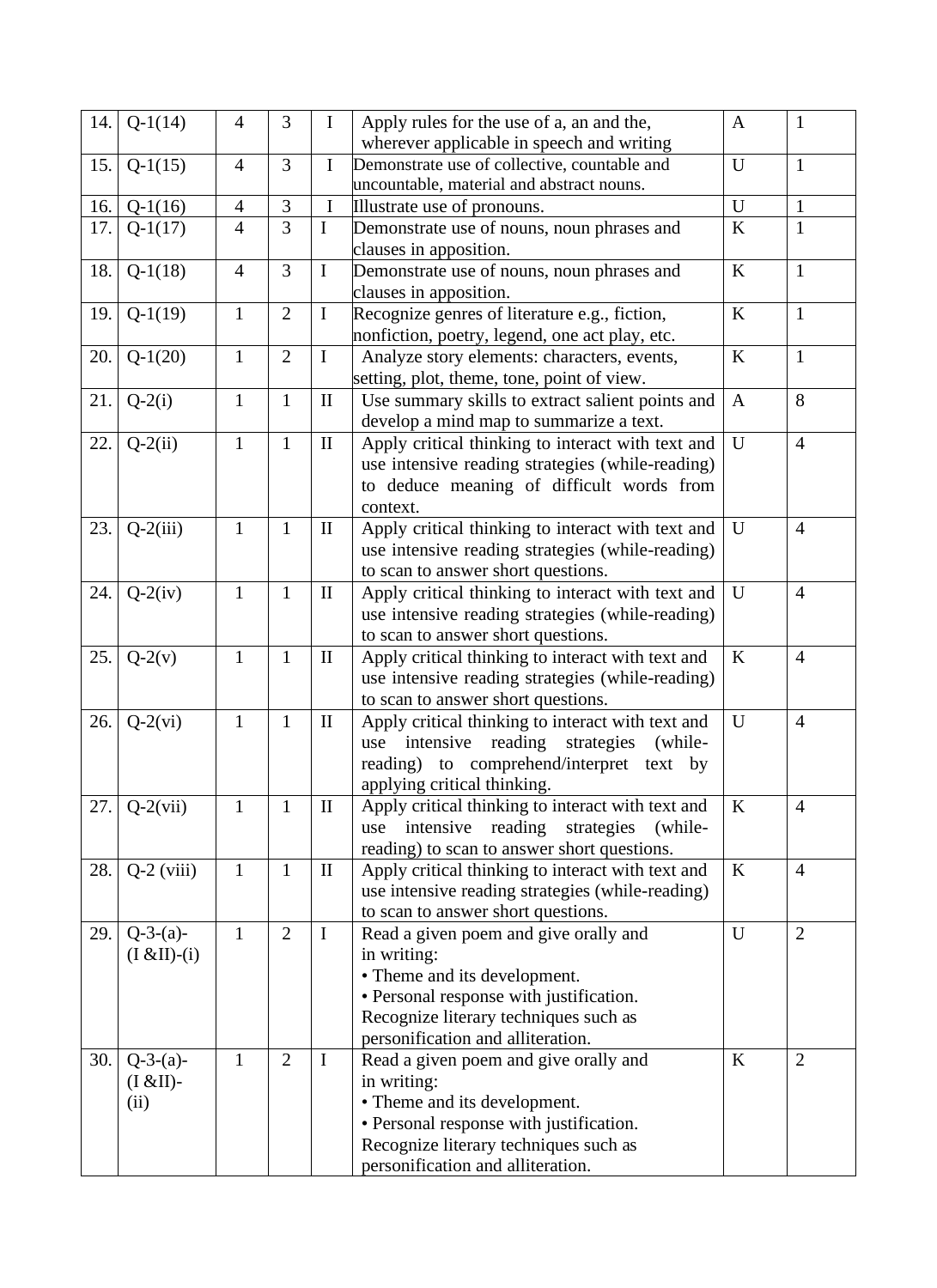| 31. | $Q-3-$                | $\mathbf{1}$   | $\overline{2}$ | $\bf{I}$     | Read a given poem and give orally and              | U            | $\overline{2}$ |
|-----|-----------------------|----------------|----------------|--------------|----------------------------------------------------|--------------|----------------|
|     | $(a)$ - (I            |                |                |              | in writing:                                        |              |                |
|     | $&$ II)-              |                |                |              | • Theme and its development.                       |              |                |
|     |                       |                |                |              | • Personal response with justification.            |              |                |
|     |                       |                |                |              | Recognize literary techniques such as              |              |                |
|     |                       |                |                |              | personification and alliteration.                  |              |                |
| 18. | $Q-1(18)$             | $\overline{4}$ | 3              | Ι            | Demonstrate use of nouns, noun phrases and clauses | K            | $\mathbf{1}$   |
|     |                       |                |                |              | in apposition.                                     |              |                |
| 19. | $Q-1(19)$             | $\mathbf{1}$   | $\overline{2}$ | $\bf I$      | Recognize genres of literature e.g., fiction,      | $\bf K$      | $\mathbf{1}$   |
|     |                       |                |                |              | nonfiction, poetry, legend, one act play, etc.     |              |                |
| 20. | $Q-1(20)$             | $\mathbf{1}$   | $\overline{2}$ | $\mathbf I$  | Analyze story elements: characters, events,        | $\rm K$      | $\mathbf{1}$   |
|     |                       |                |                |              | setting, plot, theme, tone, point of view.         |              |                |
| 21. | $Q-2(i)$              | $\mathbf{1}$   | $\mathbf{1}$   | $\mathbf{I}$ | Use summary skills to extract salient points and   | $\mathbf{A}$ | 8              |
|     |                       |                |                |              | develop a mind map to summarize a text.            |              |                |
| 22. | $Q-2(ii)$             | $\mathbf{1}$   | $\mathbf{1}$   | $\mathbf{I}$ | Apply critical thinking to interact with text      | $\mathbf U$  | $\overline{4}$ |
|     |                       |                |                |              | and use intensive reading strategies (while-       |              |                |
|     |                       |                |                |              | reading) to deduce meaning of difficult words      |              |                |
|     |                       |                |                |              | from context.                                      |              |                |
| 23. | $Q-2(iii)$            | $\mathbf{1}$   | $\mathbf{1}$   | $\mathbf{I}$ | Apply critical thinking to interact with text      | U            | $\overline{4}$ |
|     |                       |                |                |              | and use intensive reading strategies (while-       |              |                |
|     |                       |                |                |              | reading) to scan to answer short questions.        |              |                |
| 24. | $Q-2(iv)$             | $\mathbf{1}$   | $\mathbf{1}$   | $\mathbf{I}$ | Apply critical thinking to interact with text      | U            | $\overline{4}$ |
|     |                       |                |                |              | and use intensive reading strategies (while-       |              |                |
|     |                       |                |                |              | reading) to scan to answer short questions.        |              |                |
| 25. | $Q-2(v)$              | $\mathbf{1}$   | $\mathbf{1}$   | $\mathbf{I}$ | Apply critical thinking to interact with text and  | $\rm K$      | $\overline{4}$ |
|     |                       |                |                |              | use intensive reading strategies (while-           |              |                |
|     |                       |                |                |              | reading) to scan to answer short questions.        |              |                |
| 26. | $Q-2(vi)$             | $\mathbf{1}$   | $\mathbf{1}$   | $\mathbf{I}$ | Apply critical thinking to interact with text and  | U            | $\overline{4}$ |
|     |                       |                |                |              | use intensive reading strategies (while-reading)   |              |                |
|     |                       |                |                |              | to comprehend/interpret text by applying           |              |                |
|     |                       |                |                |              | critical thinking.                                 |              |                |
| 27. | $Q-2(vii)$            | $\mathbf{1}$   | $\mathbf{1}$   | $\mathbf{I}$ | Apply critical thinking to interact with text and  | $\bf K$      | $\overline{4}$ |
|     |                       |                |                |              | • use intensive reading strategies (while-reading) |              |                |
|     |                       |                |                |              | to scan to answer short questions.                 |              |                |
| 28. | $Q-2$ (viii)          | $\mathbf{1}$   | $\mathbf{1}$   | $\mathbf{I}$ | Apply critical thinking to interact with text and  | $\bf K$      | $\overline{4}$ |
|     |                       |                |                |              | use intensive reading strategies (while-reading)   |              |                |
|     |                       |                |                |              | to scan to answer short questions.                 |              |                |
| 29. | $Q-3-(a)-$            | 1              | $\overline{2}$ | I            | Read a given poem and give orally and              | $\mathbf U$  | $\mathbf{2}$   |
|     | $(I & \& II)$ - $(i)$ |                |                |              | in writing:                                        |              |                |
|     |                       |                |                |              | • Theme and its development.                       |              |                |
|     |                       |                |                |              | • Personal response with justification.            |              |                |
|     |                       |                |                |              | • Recognize literary techniques such               |              |                |
|     |                       |                |                |              | as personification and alliteration.               |              |                |
| 30. | $Q-3-(a)-$            | $\mathbf{1}$   | $\overline{2}$ | $\mathbf I$  | Read a given poem and give orally and              | K            | $\overline{2}$ |
|     | $(I & H)$ -           |                |                |              | in writing:                                        |              |                |
|     | (ii)                  |                |                |              | • Theme and its development.                       |              |                |
|     |                       |                |                |              | • Personal response with justification.            |              |                |
|     |                       |                |                |              | • Recognize literary techniques such               |              |                |
|     |                       |                |                |              | as personification and alliteration.               |              |                |
| 31. | $Q-3-(a)-$            |                | $\overline{2}$ | 1            | Read a given poem and give orally and              | U            | $\overline{2}$ |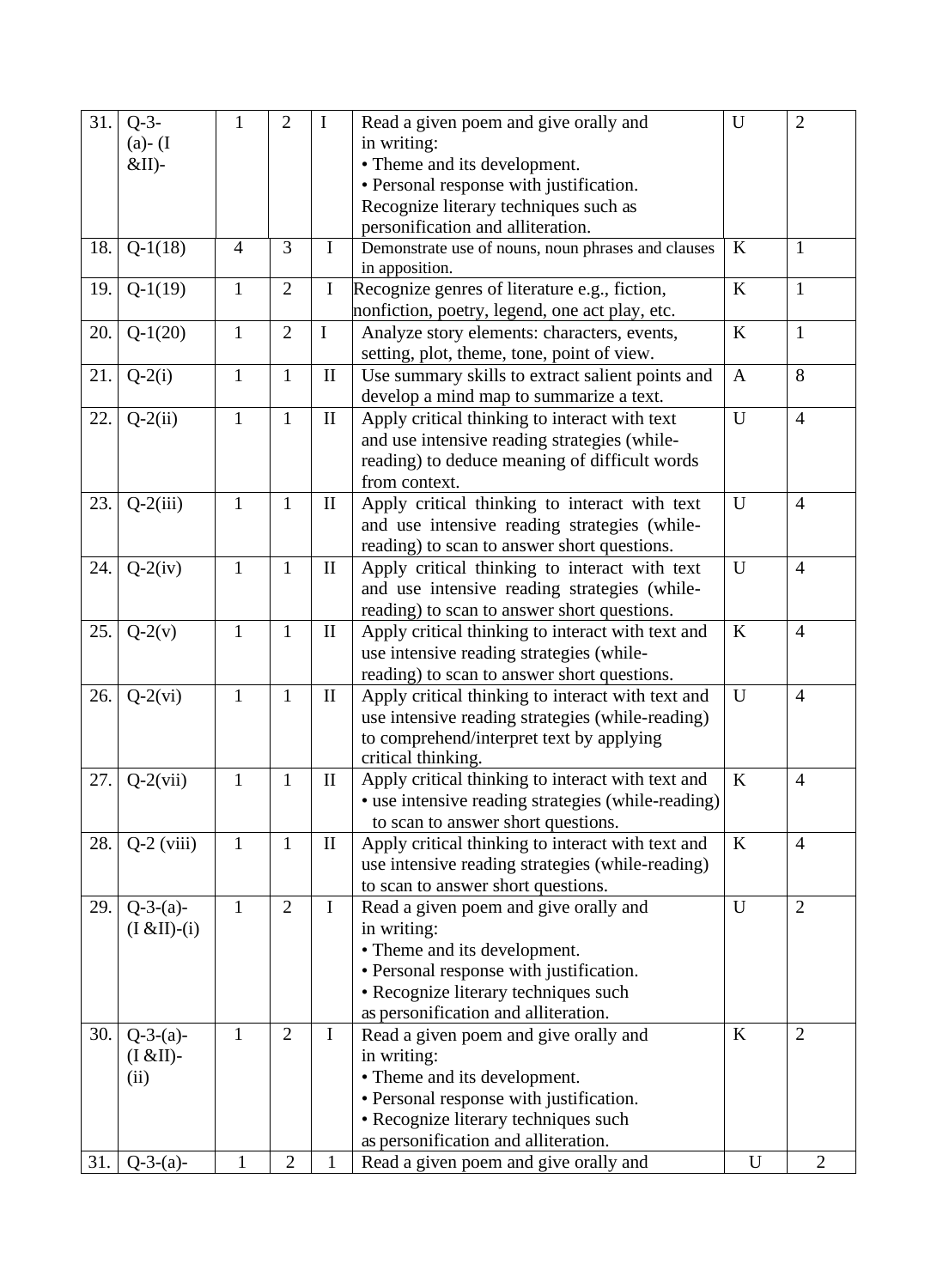| • Theme and its development.<br>(iil)<br>• Personal response with justification.<br>• Recognize literary techniques such<br>as personification and alliteration.<br>$Q-3-(b)-$<br>$\mathbf{1}$<br>$\overline{2}$<br>$\mathbf I$<br>U<br>32.<br>Analyze story elements: characters, events,<br>6<br>setting, plot, theme, tone, point of view.<br>(i)<br>$Q-3-(b)-$<br>33.<br>$\mathbf{1}$<br>$\overline{2}$<br>$\mathbf I$<br>U<br>6<br>Recognize the author's purpose and point of<br>view and their effects on the texts. Identify<br>(ii)<br>universal themes present in literature across all<br>cultures<br>$\overline{2}$<br>K/A<br>$\mathbf{1}$<br>34.<br>III<br>$Q-4$<br>Comprehend various job advertisements to<br>write in response, an effective job application,<br>a resume' and a covering letter:<br>• Use appropriate vocabulary, style and tone<br>for a covering letter/job application/resume'.<br>35.<br>$\overline{4}$<br>$\overline{2}$<br>$Q-5(a)$<br>$\mathbf I$<br>Use appropriate vocabulary and correct<br>U<br>6<br>spelling in their own writing:<br>• Understand and use colloquial and idiomatic<br>expressions given in the text /glossary.<br>$\overline{3}$<br>$\overline{U}$<br>$Q-5(b)$<br>$\mathbf I$<br>36.<br>6<br>$\overline{4}$<br>Illustrate use of tenses.<br>$\overline{3}$<br>$\bf K$<br>$\overline{4}$<br>37.<br>$\mathbf{I}$<br>Recognize and rectify faulty punctuation in<br>$\overline{4}$<br>$Q-5(c)$<br>given passages and own work.<br>$\overline{2}$<br>8<br>38.<br>$\mathbf{1}$<br>III<br>Analyze and compare various business letters,<br>$Q-6$<br>$\mathbf{A}$<br>to write effective business letters in extended<br>social environment for various purposes<br>(complaint, appreciation, request, asking for<br>and providing information, etc.):<br>• Write and revise business letters using correct<br>format and style of expression.<br>$\overline{2}$<br>I<br>K/A<br>39.<br>Use the knowledge of literal and figurative<br>$Q-7$<br>$\overline{4}$<br>$4 + 4$<br>meaning, grammatical gender and syntax<br>to translate passages from English to Urdu.<br>• Understand that most phrases and idioms do<br>not translate literally from one language to<br>another.<br><b>OR</b><br>Plan draft and revise writing to ensure that it<br>$\overline{4}$<br>$\overline{2}$<br>$\mathbf{1}$<br>• is focused, purposeful, includes a sense<br>of audience, and shows insight into the<br>writing situation.<br>• has an organizational pattern that reflects a<br>clear overall progression of ideas through<br>proper use of signal and reference words.<br>• uses writing strategies as are appropriate to<br>the purpose of writing.<br>• has varied sentence structure and length.<br>• has a good command of language | $(I & EII)$ - |  | in writing: |         |
|---------------------------------------------------------------------------------------------------------------------------------------------------------------------------------------------------------------------------------------------------------------------------------------------------------------------------------------------------------------------------------------------------------------------------------------------------------------------------------------------------------------------------------------------------------------------------------------------------------------------------------------------------------------------------------------------------------------------------------------------------------------------------------------------------------------------------------------------------------------------------------------------------------------------------------------------------------------------------------------------------------------------------------------------------------------------------------------------------------------------------------------------------------------------------------------------------------------------------------------------------------------------------------------------------------------------------------------------------------------------------------------------------------------------------------------------------------------------------------------------------------------------------------------------------------------------------------------------------------------------------------------------------------------------------------------------------------------------------------------------------------------------------------------------------------------------------------------------------------------------------------------------------------------------------------------------------------------------------------------------------------------------------------------------------------------------------------------------------------------------------------------------------------------------------------------------------------------------------------------------------------------------------------------------------------------------------------------------------------------------------------------------------------------------------------------------------------------------------------------------------------------------------------------------------------------------------------------------------------------------------------------------------------------------------------------------------------------------------------------------------------------------------------------|---------------|--|-------------|---------|
|                                                                                                                                                                                                                                                                                                                                                                                                                                                                                                                                                                                                                                                                                                                                                                                                                                                                                                                                                                                                                                                                                                                                                                                                                                                                                                                                                                                                                                                                                                                                                                                                                                                                                                                                                                                                                                                                                                                                                                                                                                                                                                                                                                                                                                                                                                                                                                                                                                                                                                                                                                                                                                                                                                                                                                                       |               |  |             |         |
|                                                                                                                                                                                                                                                                                                                                                                                                                                                                                                                                                                                                                                                                                                                                                                                                                                                                                                                                                                                                                                                                                                                                                                                                                                                                                                                                                                                                                                                                                                                                                                                                                                                                                                                                                                                                                                                                                                                                                                                                                                                                                                                                                                                                                                                                                                                                                                                                                                                                                                                                                                                                                                                                                                                                                                                       |               |  |             |         |
|                                                                                                                                                                                                                                                                                                                                                                                                                                                                                                                                                                                                                                                                                                                                                                                                                                                                                                                                                                                                                                                                                                                                                                                                                                                                                                                                                                                                                                                                                                                                                                                                                                                                                                                                                                                                                                                                                                                                                                                                                                                                                                                                                                                                                                                                                                                                                                                                                                                                                                                                                                                                                                                                                                                                                                                       |               |  |             |         |
|                                                                                                                                                                                                                                                                                                                                                                                                                                                                                                                                                                                                                                                                                                                                                                                                                                                                                                                                                                                                                                                                                                                                                                                                                                                                                                                                                                                                                                                                                                                                                                                                                                                                                                                                                                                                                                                                                                                                                                                                                                                                                                                                                                                                                                                                                                                                                                                                                                                                                                                                                                                                                                                                                                                                                                                       |               |  |             |         |
|                                                                                                                                                                                                                                                                                                                                                                                                                                                                                                                                                                                                                                                                                                                                                                                                                                                                                                                                                                                                                                                                                                                                                                                                                                                                                                                                                                                                                                                                                                                                                                                                                                                                                                                                                                                                                                                                                                                                                                                                                                                                                                                                                                                                                                                                                                                                                                                                                                                                                                                                                                                                                                                                                                                                                                                       |               |  |             |         |
|                                                                                                                                                                                                                                                                                                                                                                                                                                                                                                                                                                                                                                                                                                                                                                                                                                                                                                                                                                                                                                                                                                                                                                                                                                                                                                                                                                                                                                                                                                                                                                                                                                                                                                                                                                                                                                                                                                                                                                                                                                                                                                                                                                                                                                                                                                                                                                                                                                                                                                                                                                                                                                                                                                                                                                                       |               |  |             |         |
|                                                                                                                                                                                                                                                                                                                                                                                                                                                                                                                                                                                                                                                                                                                                                                                                                                                                                                                                                                                                                                                                                                                                                                                                                                                                                                                                                                                                                                                                                                                                                                                                                                                                                                                                                                                                                                                                                                                                                                                                                                                                                                                                                                                                                                                                                                                                                                                                                                                                                                                                                                                                                                                                                                                                                                                       |               |  |             |         |
|                                                                                                                                                                                                                                                                                                                                                                                                                                                                                                                                                                                                                                                                                                                                                                                                                                                                                                                                                                                                                                                                                                                                                                                                                                                                                                                                                                                                                                                                                                                                                                                                                                                                                                                                                                                                                                                                                                                                                                                                                                                                                                                                                                                                                                                                                                                                                                                                                                                                                                                                                                                                                                                                                                                                                                                       |               |  |             |         |
|                                                                                                                                                                                                                                                                                                                                                                                                                                                                                                                                                                                                                                                                                                                                                                                                                                                                                                                                                                                                                                                                                                                                                                                                                                                                                                                                                                                                                                                                                                                                                                                                                                                                                                                                                                                                                                                                                                                                                                                                                                                                                                                                                                                                                                                                                                                                                                                                                                                                                                                                                                                                                                                                                                                                                                                       |               |  |             |         |
|                                                                                                                                                                                                                                                                                                                                                                                                                                                                                                                                                                                                                                                                                                                                                                                                                                                                                                                                                                                                                                                                                                                                                                                                                                                                                                                                                                                                                                                                                                                                                                                                                                                                                                                                                                                                                                                                                                                                                                                                                                                                                                                                                                                                                                                                                                                                                                                                                                                                                                                                                                                                                                                                                                                                                                                       |               |  |             |         |
|                                                                                                                                                                                                                                                                                                                                                                                                                                                                                                                                                                                                                                                                                                                                                                                                                                                                                                                                                                                                                                                                                                                                                                                                                                                                                                                                                                                                                                                                                                                                                                                                                                                                                                                                                                                                                                                                                                                                                                                                                                                                                                                                                                                                                                                                                                                                                                                                                                                                                                                                                                                                                                                                                                                                                                                       |               |  |             | $4 + 4$ |
|                                                                                                                                                                                                                                                                                                                                                                                                                                                                                                                                                                                                                                                                                                                                                                                                                                                                                                                                                                                                                                                                                                                                                                                                                                                                                                                                                                                                                                                                                                                                                                                                                                                                                                                                                                                                                                                                                                                                                                                                                                                                                                                                                                                                                                                                                                                                                                                                                                                                                                                                                                                                                                                                                                                                                                                       |               |  |             |         |
|                                                                                                                                                                                                                                                                                                                                                                                                                                                                                                                                                                                                                                                                                                                                                                                                                                                                                                                                                                                                                                                                                                                                                                                                                                                                                                                                                                                                                                                                                                                                                                                                                                                                                                                                                                                                                                                                                                                                                                                                                                                                                                                                                                                                                                                                                                                                                                                                                                                                                                                                                                                                                                                                                                                                                                                       |               |  |             |         |
|                                                                                                                                                                                                                                                                                                                                                                                                                                                                                                                                                                                                                                                                                                                                                                                                                                                                                                                                                                                                                                                                                                                                                                                                                                                                                                                                                                                                                                                                                                                                                                                                                                                                                                                                                                                                                                                                                                                                                                                                                                                                                                                                                                                                                                                                                                                                                                                                                                                                                                                                                                                                                                                                                                                                                                                       |               |  |             |         |
|                                                                                                                                                                                                                                                                                                                                                                                                                                                                                                                                                                                                                                                                                                                                                                                                                                                                                                                                                                                                                                                                                                                                                                                                                                                                                                                                                                                                                                                                                                                                                                                                                                                                                                                                                                                                                                                                                                                                                                                                                                                                                                                                                                                                                                                                                                                                                                                                                                                                                                                                                                                                                                                                                                                                                                                       |               |  |             |         |
|                                                                                                                                                                                                                                                                                                                                                                                                                                                                                                                                                                                                                                                                                                                                                                                                                                                                                                                                                                                                                                                                                                                                                                                                                                                                                                                                                                                                                                                                                                                                                                                                                                                                                                                                                                                                                                                                                                                                                                                                                                                                                                                                                                                                                                                                                                                                                                                                                                                                                                                                                                                                                                                                                                                                                                                       |               |  |             |         |
|                                                                                                                                                                                                                                                                                                                                                                                                                                                                                                                                                                                                                                                                                                                                                                                                                                                                                                                                                                                                                                                                                                                                                                                                                                                                                                                                                                                                                                                                                                                                                                                                                                                                                                                                                                                                                                                                                                                                                                                                                                                                                                                                                                                                                                                                                                                                                                                                                                                                                                                                                                                                                                                                                                                                                                                       |               |  |             |         |
|                                                                                                                                                                                                                                                                                                                                                                                                                                                                                                                                                                                                                                                                                                                                                                                                                                                                                                                                                                                                                                                                                                                                                                                                                                                                                                                                                                                                                                                                                                                                                                                                                                                                                                                                                                                                                                                                                                                                                                                                                                                                                                                                                                                                                                                                                                                                                                                                                                                                                                                                                                                                                                                                                                                                                                                       |               |  |             |         |
|                                                                                                                                                                                                                                                                                                                                                                                                                                                                                                                                                                                                                                                                                                                                                                                                                                                                                                                                                                                                                                                                                                                                                                                                                                                                                                                                                                                                                                                                                                                                                                                                                                                                                                                                                                                                                                                                                                                                                                                                                                                                                                                                                                                                                                                                                                                                                                                                                                                                                                                                                                                                                                                                                                                                                                                       |               |  |             |         |
|                                                                                                                                                                                                                                                                                                                                                                                                                                                                                                                                                                                                                                                                                                                                                                                                                                                                                                                                                                                                                                                                                                                                                                                                                                                                                                                                                                                                                                                                                                                                                                                                                                                                                                                                                                                                                                                                                                                                                                                                                                                                                                                                                                                                                                                                                                                                                                                                                                                                                                                                                                                                                                                                                                                                                                                       |               |  |             |         |
|                                                                                                                                                                                                                                                                                                                                                                                                                                                                                                                                                                                                                                                                                                                                                                                                                                                                                                                                                                                                                                                                                                                                                                                                                                                                                                                                                                                                                                                                                                                                                                                                                                                                                                                                                                                                                                                                                                                                                                                                                                                                                                                                                                                                                                                                                                                                                                                                                                                                                                                                                                                                                                                                                                                                                                                       |               |  |             |         |
|                                                                                                                                                                                                                                                                                                                                                                                                                                                                                                                                                                                                                                                                                                                                                                                                                                                                                                                                                                                                                                                                                                                                                                                                                                                                                                                                                                                                                                                                                                                                                                                                                                                                                                                                                                                                                                                                                                                                                                                                                                                                                                                                                                                                                                                                                                                                                                                                                                                                                                                                                                                                                                                                                                                                                                                       |               |  |             |         |
|                                                                                                                                                                                                                                                                                                                                                                                                                                                                                                                                                                                                                                                                                                                                                                                                                                                                                                                                                                                                                                                                                                                                                                                                                                                                                                                                                                                                                                                                                                                                                                                                                                                                                                                                                                                                                                                                                                                                                                                                                                                                                                                                                                                                                                                                                                                                                                                                                                                                                                                                                                                                                                                                                                                                                                                       |               |  |             |         |
|                                                                                                                                                                                                                                                                                                                                                                                                                                                                                                                                                                                                                                                                                                                                                                                                                                                                                                                                                                                                                                                                                                                                                                                                                                                                                                                                                                                                                                                                                                                                                                                                                                                                                                                                                                                                                                                                                                                                                                                                                                                                                                                                                                                                                                                                                                                                                                                                                                                                                                                                                                                                                                                                                                                                                                                       |               |  |             |         |
|                                                                                                                                                                                                                                                                                                                                                                                                                                                                                                                                                                                                                                                                                                                                                                                                                                                                                                                                                                                                                                                                                                                                                                                                                                                                                                                                                                                                                                                                                                                                                                                                                                                                                                                                                                                                                                                                                                                                                                                                                                                                                                                                                                                                                                                                                                                                                                                                                                                                                                                                                                                                                                                                                                                                                                                       |               |  |             |         |
|                                                                                                                                                                                                                                                                                                                                                                                                                                                                                                                                                                                                                                                                                                                                                                                                                                                                                                                                                                                                                                                                                                                                                                                                                                                                                                                                                                                                                                                                                                                                                                                                                                                                                                                                                                                                                                                                                                                                                                                                                                                                                                                                                                                                                                                                                                                                                                                                                                                                                                                                                                                                                                                                                                                                                                                       |               |  |             |         |
|                                                                                                                                                                                                                                                                                                                                                                                                                                                                                                                                                                                                                                                                                                                                                                                                                                                                                                                                                                                                                                                                                                                                                                                                                                                                                                                                                                                                                                                                                                                                                                                                                                                                                                                                                                                                                                                                                                                                                                                                                                                                                                                                                                                                                                                                                                                                                                                                                                                                                                                                                                                                                                                                                                                                                                                       |               |  |             |         |
|                                                                                                                                                                                                                                                                                                                                                                                                                                                                                                                                                                                                                                                                                                                                                                                                                                                                                                                                                                                                                                                                                                                                                                                                                                                                                                                                                                                                                                                                                                                                                                                                                                                                                                                                                                                                                                                                                                                                                                                                                                                                                                                                                                                                                                                                                                                                                                                                                                                                                                                                                                                                                                                                                                                                                                                       |               |  |             |         |
|                                                                                                                                                                                                                                                                                                                                                                                                                                                                                                                                                                                                                                                                                                                                                                                                                                                                                                                                                                                                                                                                                                                                                                                                                                                                                                                                                                                                                                                                                                                                                                                                                                                                                                                                                                                                                                                                                                                                                                                                                                                                                                                                                                                                                                                                                                                                                                                                                                                                                                                                                                                                                                                                                                                                                                                       |               |  |             |         |
|                                                                                                                                                                                                                                                                                                                                                                                                                                                                                                                                                                                                                                                                                                                                                                                                                                                                                                                                                                                                                                                                                                                                                                                                                                                                                                                                                                                                                                                                                                                                                                                                                                                                                                                                                                                                                                                                                                                                                                                                                                                                                                                                                                                                                                                                                                                                                                                                                                                                                                                                                                                                                                                                                                                                                                                       |               |  |             |         |
|                                                                                                                                                                                                                                                                                                                                                                                                                                                                                                                                                                                                                                                                                                                                                                                                                                                                                                                                                                                                                                                                                                                                                                                                                                                                                                                                                                                                                                                                                                                                                                                                                                                                                                                                                                                                                                                                                                                                                                                                                                                                                                                                                                                                                                                                                                                                                                                                                                                                                                                                                                                                                                                                                                                                                                                       |               |  |             |         |
|                                                                                                                                                                                                                                                                                                                                                                                                                                                                                                                                                                                                                                                                                                                                                                                                                                                                                                                                                                                                                                                                                                                                                                                                                                                                                                                                                                                                                                                                                                                                                                                                                                                                                                                                                                                                                                                                                                                                                                                                                                                                                                                                                                                                                                                                                                                                                                                                                                                                                                                                                                                                                                                                                                                                                                                       |               |  |             |         |
|                                                                                                                                                                                                                                                                                                                                                                                                                                                                                                                                                                                                                                                                                                                                                                                                                                                                                                                                                                                                                                                                                                                                                                                                                                                                                                                                                                                                                                                                                                                                                                                                                                                                                                                                                                                                                                                                                                                                                                                                                                                                                                                                                                                                                                                                                                                                                                                                                                                                                                                                                                                                                                                                                                                                                                                       |               |  |             |         |
|                                                                                                                                                                                                                                                                                                                                                                                                                                                                                                                                                                                                                                                                                                                                                                                                                                                                                                                                                                                                                                                                                                                                                                                                                                                                                                                                                                                                                                                                                                                                                                                                                                                                                                                                                                                                                                                                                                                                                                                                                                                                                                                                                                                                                                                                                                                                                                                                                                                                                                                                                                                                                                                                                                                                                                                       |               |  |             |         |
|                                                                                                                                                                                                                                                                                                                                                                                                                                                                                                                                                                                                                                                                                                                                                                                                                                                                                                                                                                                                                                                                                                                                                                                                                                                                                                                                                                                                                                                                                                                                                                                                                                                                                                                                                                                                                                                                                                                                                                                                                                                                                                                                                                                                                                                                                                                                                                                                                                                                                                                                                                                                                                                                                                                                                                                       |               |  |             |         |
|                                                                                                                                                                                                                                                                                                                                                                                                                                                                                                                                                                                                                                                                                                                                                                                                                                                                                                                                                                                                                                                                                                                                                                                                                                                                                                                                                                                                                                                                                                                                                                                                                                                                                                                                                                                                                                                                                                                                                                                                                                                                                                                                                                                                                                                                                                                                                                                                                                                                                                                                                                                                                                                                                                                                                                                       |               |  |             |         |
|                                                                                                                                                                                                                                                                                                                                                                                                                                                                                                                                                                                                                                                                                                                                                                                                                                                                                                                                                                                                                                                                                                                                                                                                                                                                                                                                                                                                                                                                                                                                                                                                                                                                                                                                                                                                                                                                                                                                                                                                                                                                                                                                                                                                                                                                                                                                                                                                                                                                                                                                                                                                                                                                                                                                                                                       |               |  |             |         |
|                                                                                                                                                                                                                                                                                                                                                                                                                                                                                                                                                                                                                                                                                                                                                                                                                                                                                                                                                                                                                                                                                                                                                                                                                                                                                                                                                                                                                                                                                                                                                                                                                                                                                                                                                                                                                                                                                                                                                                                                                                                                                                                                                                                                                                                                                                                                                                                                                                                                                                                                                                                                                                                                                                                                                                                       |               |  |             |         |
|                                                                                                                                                                                                                                                                                                                                                                                                                                                                                                                                                                                                                                                                                                                                                                                                                                                                                                                                                                                                                                                                                                                                                                                                                                                                                                                                                                                                                                                                                                                                                                                                                                                                                                                                                                                                                                                                                                                                                                                                                                                                                                                                                                                                                                                                                                                                                                                                                                                                                                                                                                                                                                                                                                                                                                                       |               |  |             |         |
|                                                                                                                                                                                                                                                                                                                                                                                                                                                                                                                                                                                                                                                                                                                                                                                                                                                                                                                                                                                                                                                                                                                                                                                                                                                                                                                                                                                                                                                                                                                                                                                                                                                                                                                                                                                                                                                                                                                                                                                                                                                                                                                                                                                                                                                                                                                                                                                                                                                                                                                                                                                                                                                                                                                                                                                       |               |  |             |         |
|                                                                                                                                                                                                                                                                                                                                                                                                                                                                                                                                                                                                                                                                                                                                                                                                                                                                                                                                                                                                                                                                                                                                                                                                                                                                                                                                                                                                                                                                                                                                                                                                                                                                                                                                                                                                                                                                                                                                                                                                                                                                                                                                                                                                                                                                                                                                                                                                                                                                                                                                                                                                                                                                                                                                                                                       |               |  |             |         |
|                                                                                                                                                                                                                                                                                                                                                                                                                                                                                                                                                                                                                                                                                                                                                                                                                                                                                                                                                                                                                                                                                                                                                                                                                                                                                                                                                                                                                                                                                                                                                                                                                                                                                                                                                                                                                                                                                                                                                                                                                                                                                                                                                                                                                                                                                                                                                                                                                                                                                                                                                                                                                                                                                                                                                                                       |               |  |             |         |
|                                                                                                                                                                                                                                                                                                                                                                                                                                                                                                                                                                                                                                                                                                                                                                                                                                                                                                                                                                                                                                                                                                                                                                                                                                                                                                                                                                                                                                                                                                                                                                                                                                                                                                                                                                                                                                                                                                                                                                                                                                                                                                                                                                                                                                                                                                                                                                                                                                                                                                                                                                                                                                                                                                                                                                                       |               |  |             |         |
|                                                                                                                                                                                                                                                                                                                                                                                                                                                                                                                                                                                                                                                                                                                                                                                                                                                                                                                                                                                                                                                                                                                                                                                                                                                                                                                                                                                                                                                                                                                                                                                                                                                                                                                                                                                                                                                                                                                                                                                                                                                                                                                                                                                                                                                                                                                                                                                                                                                                                                                                                                                                                                                                                                                                                                                       |               |  |             |         |
|                                                                                                                                                                                                                                                                                                                                                                                                                                                                                                                                                                                                                                                                                                                                                                                                                                                                                                                                                                                                                                                                                                                                                                                                                                                                                                                                                                                                                                                                                                                                                                                                                                                                                                                                                                                                                                                                                                                                                                                                                                                                                                                                                                                                                                                                                                                                                                                                                                                                                                                                                                                                                                                                                                                                                                                       |               |  |             |         |
|                                                                                                                                                                                                                                                                                                                                                                                                                                                                                                                                                                                                                                                                                                                                                                                                                                                                                                                                                                                                                                                                                                                                                                                                                                                                                                                                                                                                                                                                                                                                                                                                                                                                                                                                                                                                                                                                                                                                                                                                                                                                                                                                                                                                                                                                                                                                                                                                                                                                                                                                                                                                                                                                                                                                                                                       |               |  |             |         |
| with precision of expression                                                                                                                                                                                                                                                                                                                                                                                                                                                                                                                                                                                                                                                                                                                                                                                                                                                                                                                                                                                                                                                                                                                                                                                                                                                                                                                                                                                                                                                                                                                                                                                                                                                                                                                                                                                                                                                                                                                                                                                                                                                                                                                                                                                                                                                                                                                                                                                                                                                                                                                                                                                                                                                                                                                                                          |               |  |             |         |
|                                                                                                                                                                                                                                                                                                                                                                                                                                                                                                                                                                                                                                                                                                                                                                                                                                                                                                                                                                                                                                                                                                                                                                                                                                                                                                                                                                                                                                                                                                                                                                                                                                                                                                                                                                                                                                                                                                                                                                                                                                                                                                                                                                                                                                                                                                                                                                                                                                                                                                                                                                                                                                                                                                                                                                                       |               |  |             |         |

\*\* K= Knowledge, U= Understanding & A= Application